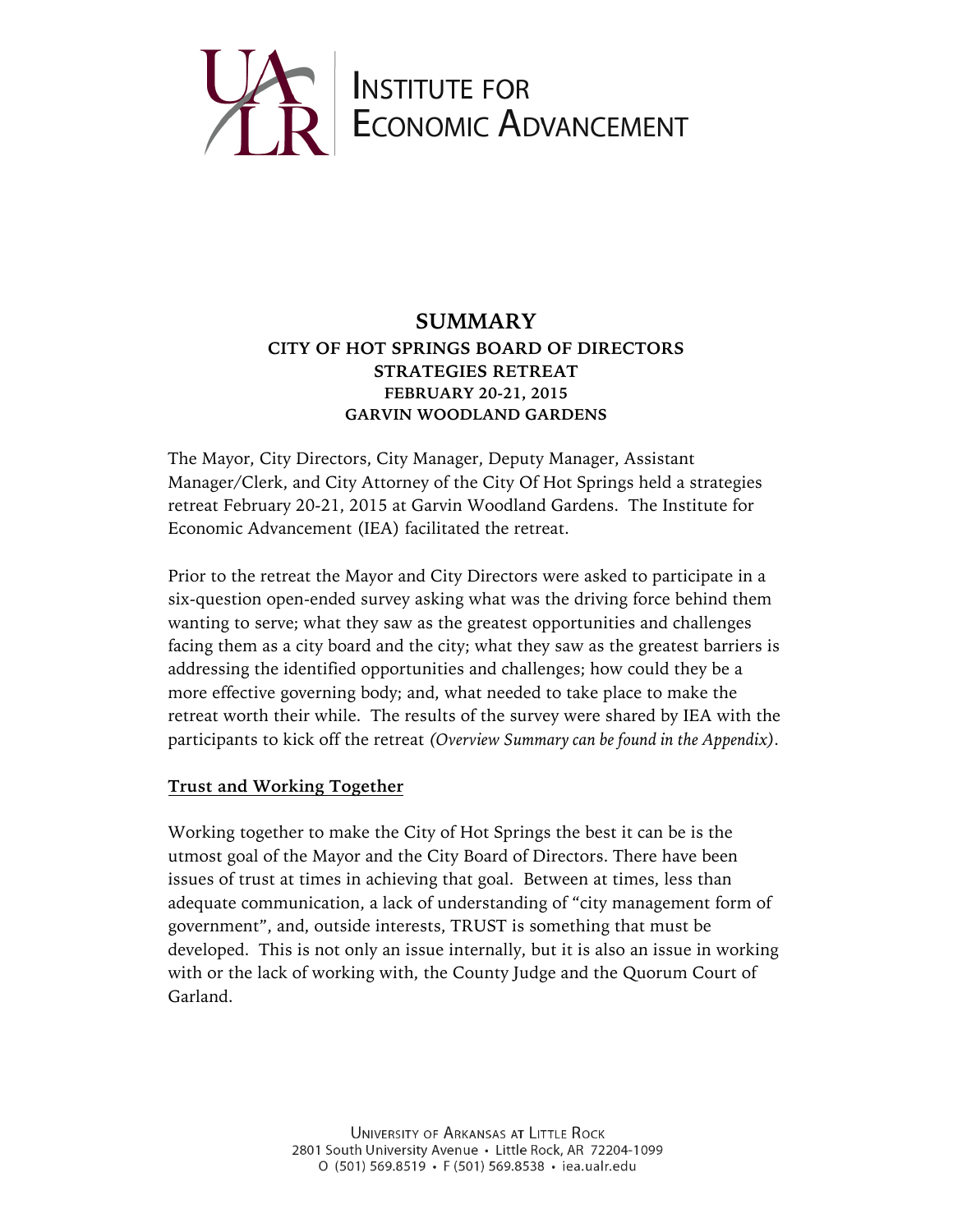## **Water**

Water…supply, quality, quantity, and allocation thereof are the biggest challenge and opportunity facing the City. There is a question of a new agreedupon second resource water resource, and misinformation regarding water in Hot Springs and Garland County. There needs to be an effort of the City and County to work with Corps of Engineers to work out something that is in the best interest of the community. March  $4<sup>th</sup>$  a report will be released regarding water in Hot Springs and Garland County.

### **Annexation Policy**

There was a consensus that the City Board should focus on annexation policy for the City. The discussion centered on the need to develop a public relations piece that would provide an overview of the benefits to non-city residents and non-city businesses on the benefits of annexation such as lower water rates, better fire ratings, etc. It was suggested that Rick and Randy take the lead on this education piece including the identification of areas bordering the city where annexation would make the most sense.

### **Communication System**

A seamless communication for public safety, police and fire, is very important. The Board and management staff discussed the less than seamless system that exists for the City of Hot Springs. All were in agreement that it was important that a very good communication system had to be in place. It was noted that the Arkansas State Police are now set up to communicate with the HSPD. To have a seamless system between the State, County, and City will take a commitment of financial resources.

#### **Downtown**

Obviously Downtown Hot Springs is the heart of city. Downtown has a number of challenges…abandon buildings, safety issues, building code maintenance, brownfield issues, the Majestic Hotel clean up, etc. There was discussion about establishing a redevelopment district and the kind of tax breaks and incentives could be offered to help in the downtown's rebirth. The Board was in agreement regarding the need to be very inclusive participation in the redevelopment efforts including owners, merchants, etc. West Central Arkansas Planning and Development District has obtained a grant to conduct an exhaustive downtown redevelopment strategy plan. Parking needs to be a top priority.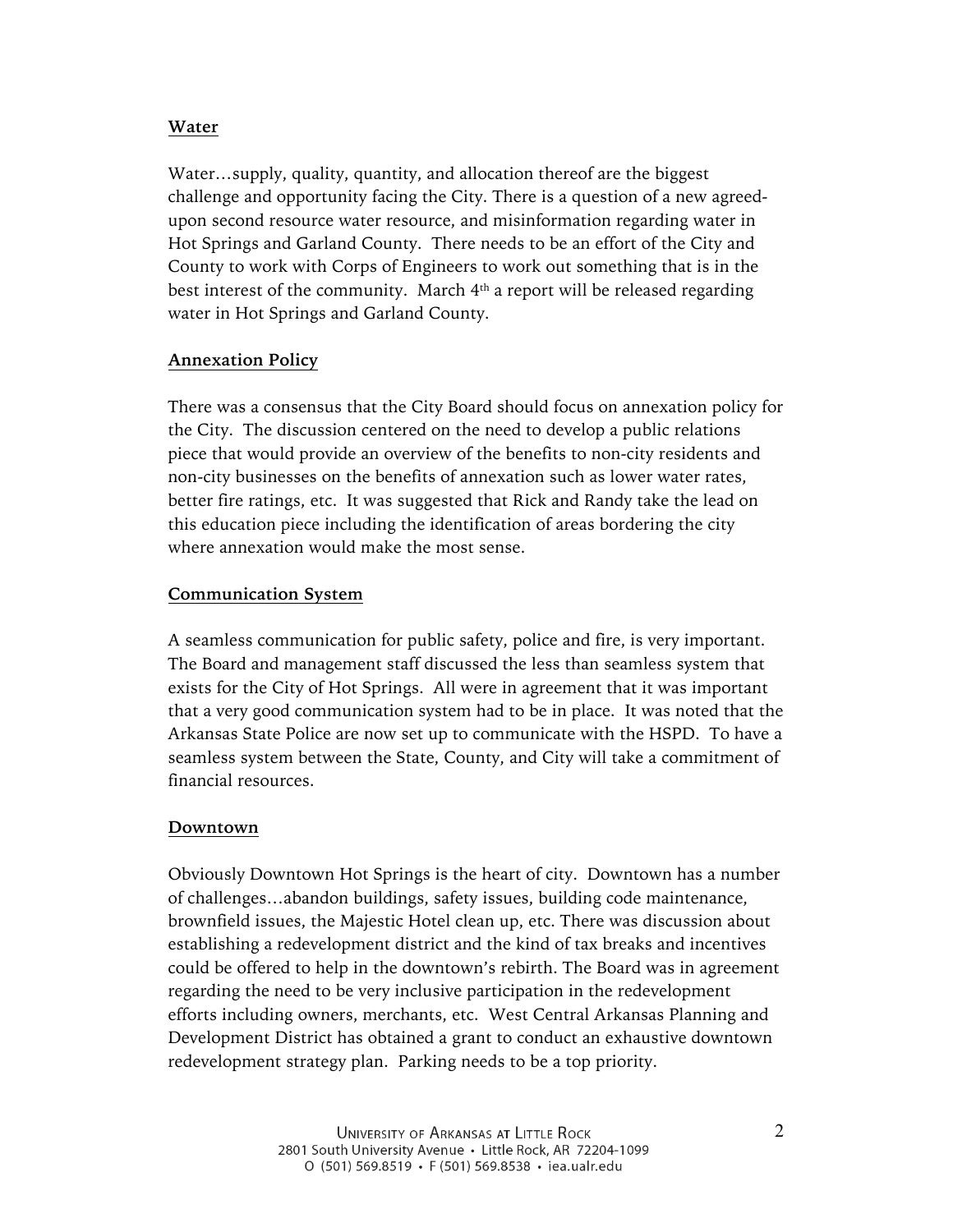## **Unfunded Capital Improvement Fund**

The Board discussed the need to build a fund that would help pay for unfunded capital improvements throughout the city such as discussed at the retreat and others that will develop in the future.

## **LOPFI – Pension**

The Hot Springs police and fire pension program has been a topic of discussion with regard to the \$40 million liability that will be retired in 22 years. There has been consideration of funding it in different ways and there is a need to find out, and the Board directed the City Manager to find out what the interest rate is currently on the pension. It is felt that the city should continue to pay like it has and consider it a program that is solid and not an issue of concern.

## **Agreements**

While there were no official votes taken because of the retreat being a work session, there were points of agreement without vote that should take place moving forward:

- **It is a new day moving forward.** The tenuous relationship between the Mayor and City Manager was discussed. The Board encouraged the two to move on and work together letting the past be the past. The Board and Mayor should move to the future as well. The Board, Mayor, and management staff can only be as effective as they can *trust and work together.*
- **Board appointed committees.** The City Board appoints various citizens to sit on advisory committees for the City of Hot Springs. In many cases however, they never formally report back to the City Board. It was suggested that moving forward that these committees should report back to the City Board via an annual report, a brief synopsis of what they are doing, or similar communication.
- **Facebook.** There was consensus that discussions related to city board business cease and desist on Facebook and all other social media. No more.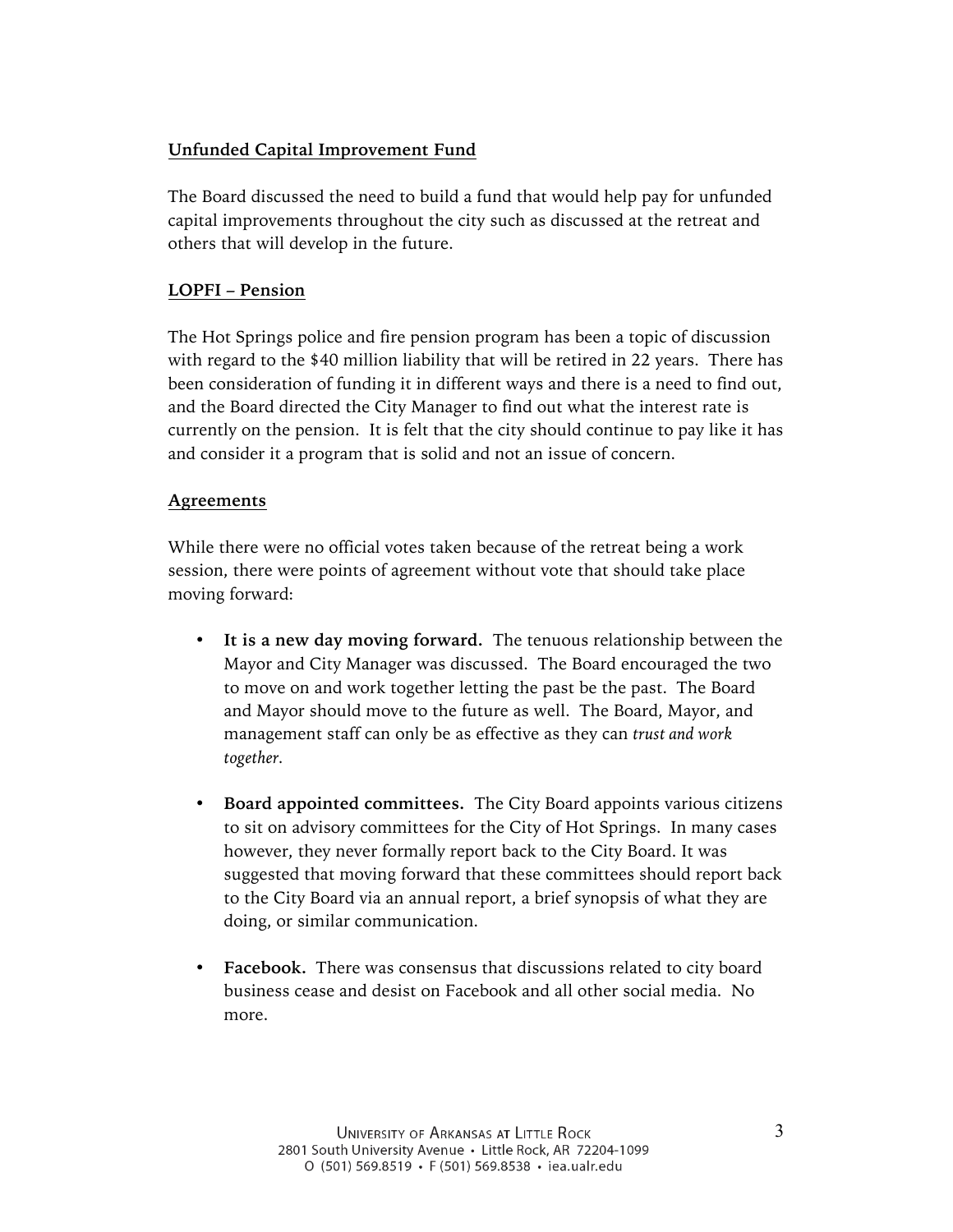- **Building relations and trust with the Garland County Judge and Quorum Court.** There is an obvious recognition that communication and relations between the City Board, Mayor, and Manager could be better with the Garland County Judge and Quorum Court. Trust is a big issue. Water, annexation, communication system, downtown redevelopment are all issues/challenges/opportunities that are of interest to both and, to all people in Hot Springs and Garland County. It was determined that twice per year, there should be a social informal gathering of these bodies to get to know each other better and to visit about the issues/challenges/opportunities of the day. It was also determined in the mean time that individual city board members would reach out to Quorum Court members to try to build better relations. Which members would try to match up with whom was discussed.
- **Water Pressure Study and Central Water Projects.** There was an update on both by staff. With regard to the Central Water Project, the west side is complete. The east side is within two weeks of completion. There was a general discussion regarding the Water Pressure Study.
- **Communication with "City Hall."** The Mayor and City Board regarding communicating with city hall voiced concern. There are times when a phone call is made to city hall and the phone is not answered. Building logistics contribute to this, but when the phone rings in any department, it should be answered and it should be answered in a courteous and professional manner.
- **Police Department Accessibility.** The police department stations are not open 24 hours per day. It is a concern that after 5 PM, you cannot contact the police department except 911. The Manager was asked to look into it.
- **Discussion Regarding Budget Development.** The retreat concluded with new City Board members asking about their access to the budgeting process and their involvement understanding the City Manager is responsible for its development.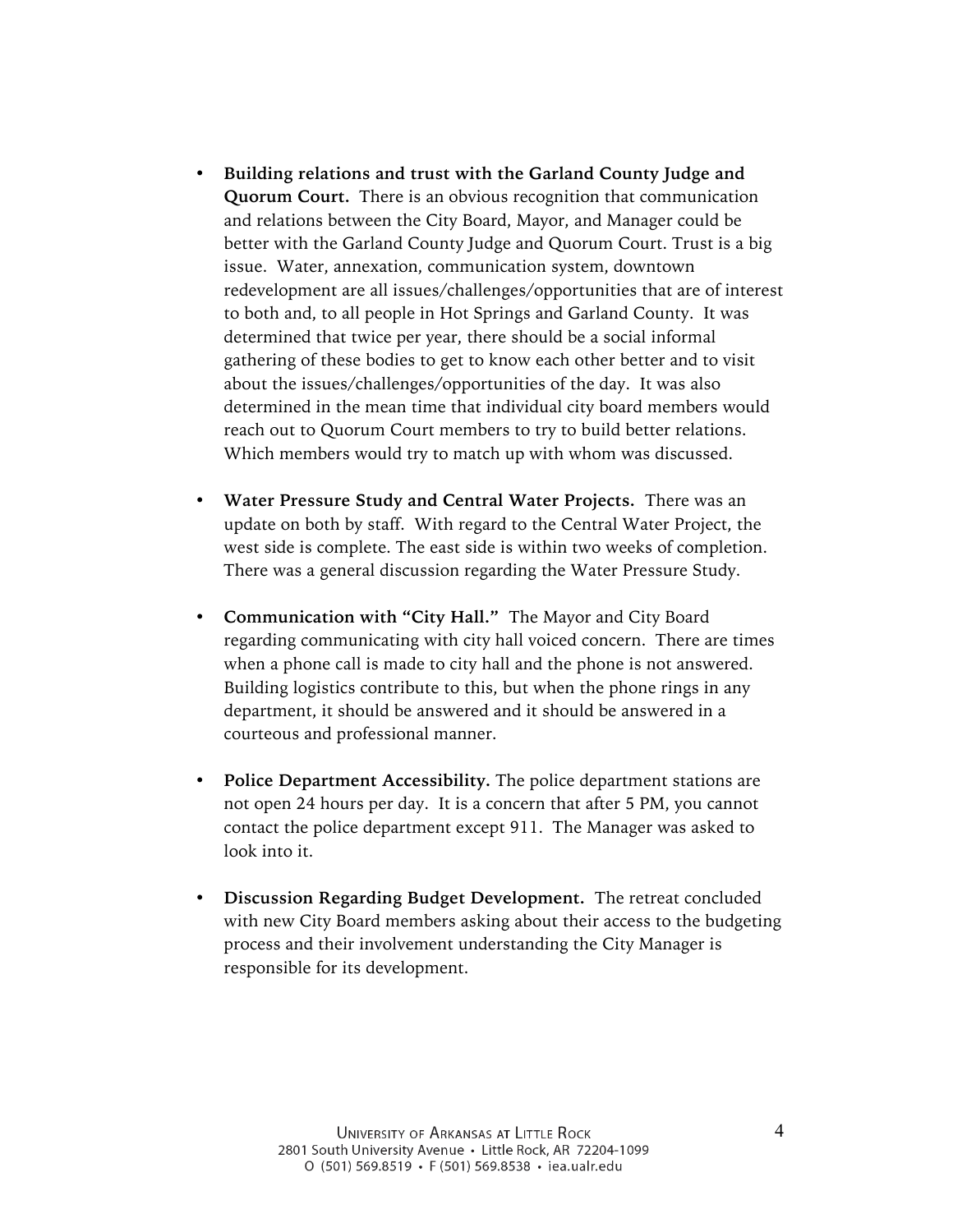# *APPENDIX*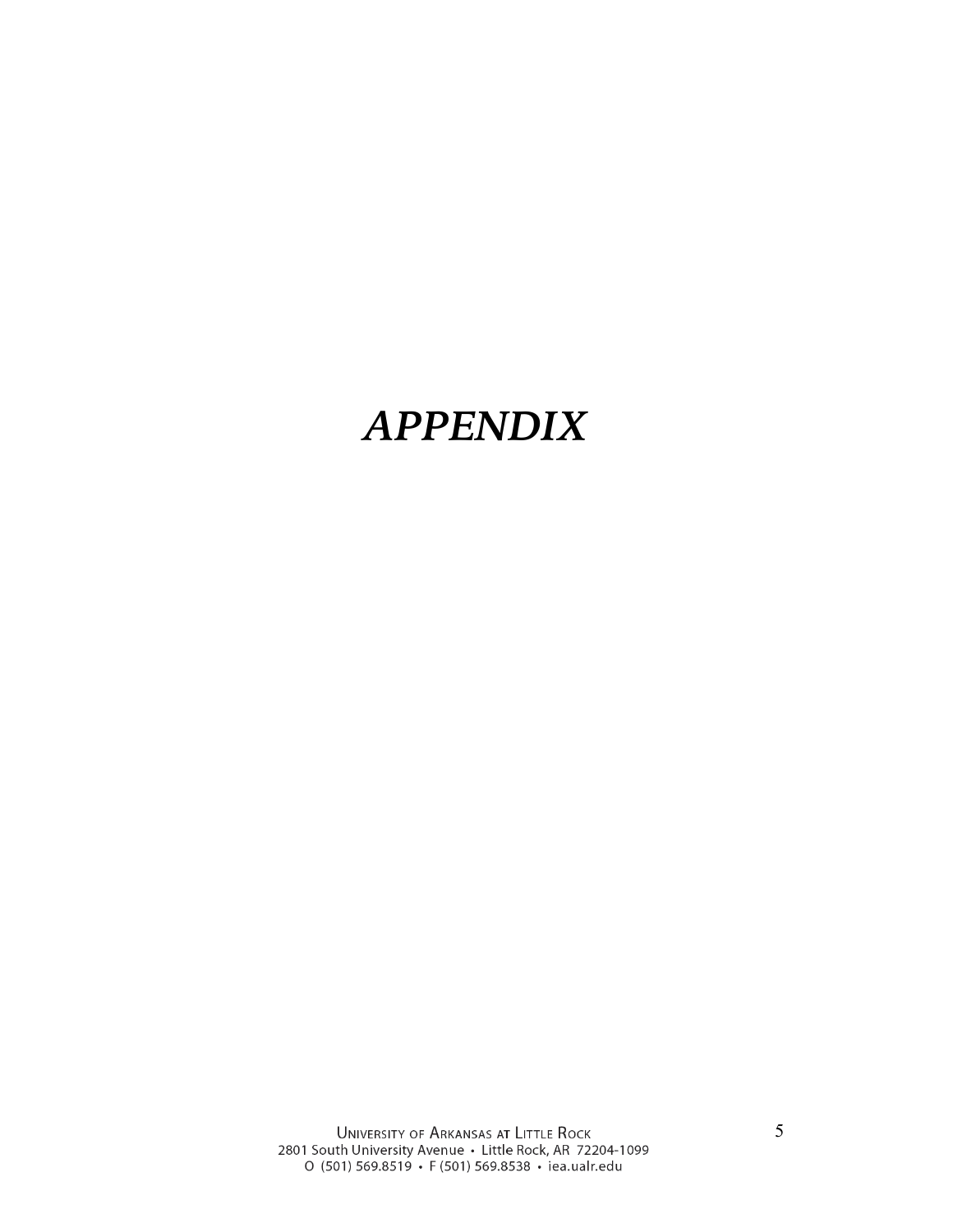# **General Summary of City of Hot Springs Survey**

The following summary highlights the major challenges, opportunities, and barriers identified by the participants of the City of Hot Springs' Board of Directors and Mayor. The summary will be used as a beginning work point for the strategies retreat February 20-21 at Garvin Gardens.

## **Years of Service**

The years of service of the Mayor and Board of Directors responding to the pre-retreat survey range from "just beginning first year" to 4 years of service.

# **The Driving Force Behind Wanting to Serve**

- There were significant issues facing Hot Springs that were being "kicked down the road" instead of being addressed head-on.
- Concerned over major capital expenditures that were being discussed when it appeared there was no funding available.
- Felt the city was teetering on the brink and I did not like the candidates' ideas for the city.
- I was encouraged to run.
- Concern over condition of downtown.
- The dysfunction and lack of civility among Board of Directors and lack of professional atmosphere a public meetings.
- I had years of being involved in local government deliberations and thought I could help build bridges.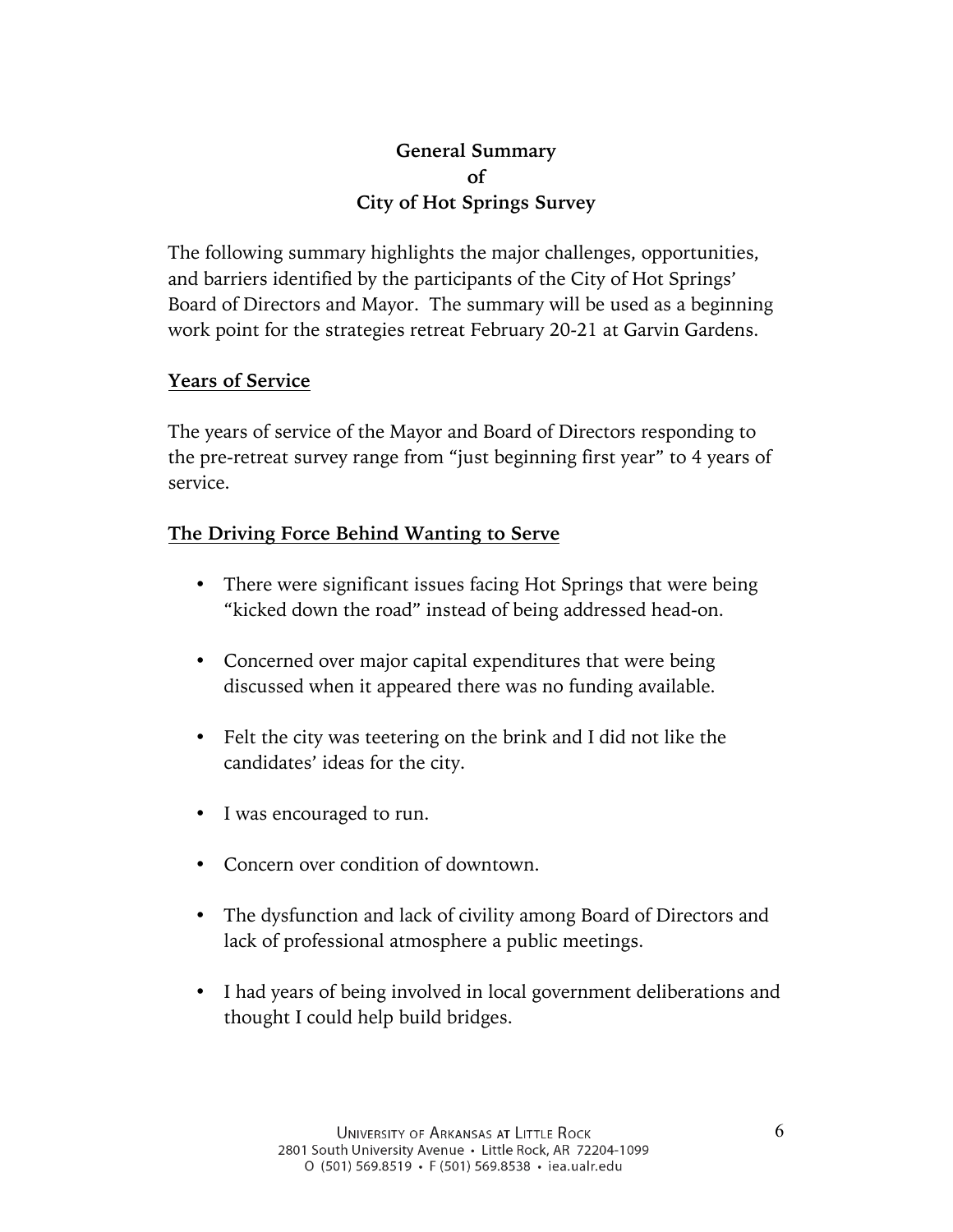# **Greatest Opportunities and Challenges**

- Broken relationships and lack of trust between city officials (elected & appointed), citizens, and county government…we have attitude problems.
- Learning how to communicate...inclusive not exclusive...not just a city surrounded by a county…growth and development will not occur during a civil war.
- Administration Challenges/Opportunities
	- Pension Costs
	- Stronger Code Enforcement
	- Tax Base Expansion from growth and more sales inside city
	- "Gathering Cash" for upcoming capital expenditures such as demolition of the old hospital downtown
- Infrastructure Challenges/Opportunities
	- Push for Adequate Water Supply for next 50 Years
	- Downtown Redevelopment
	- Communication System
	- Majestic Property
	- Making Downtown Buildings Safe
	- Math and Science Building Demolition
	- LOPFI

# **Greatest Barriers**

- Lack of thought out strategy and implementation to achieve goals.
- Paying too much attention to what others are doing rather then remaining fixed on our goals.
- Arguing the tasks needed to achieve the goals...more than one way to skin a cat.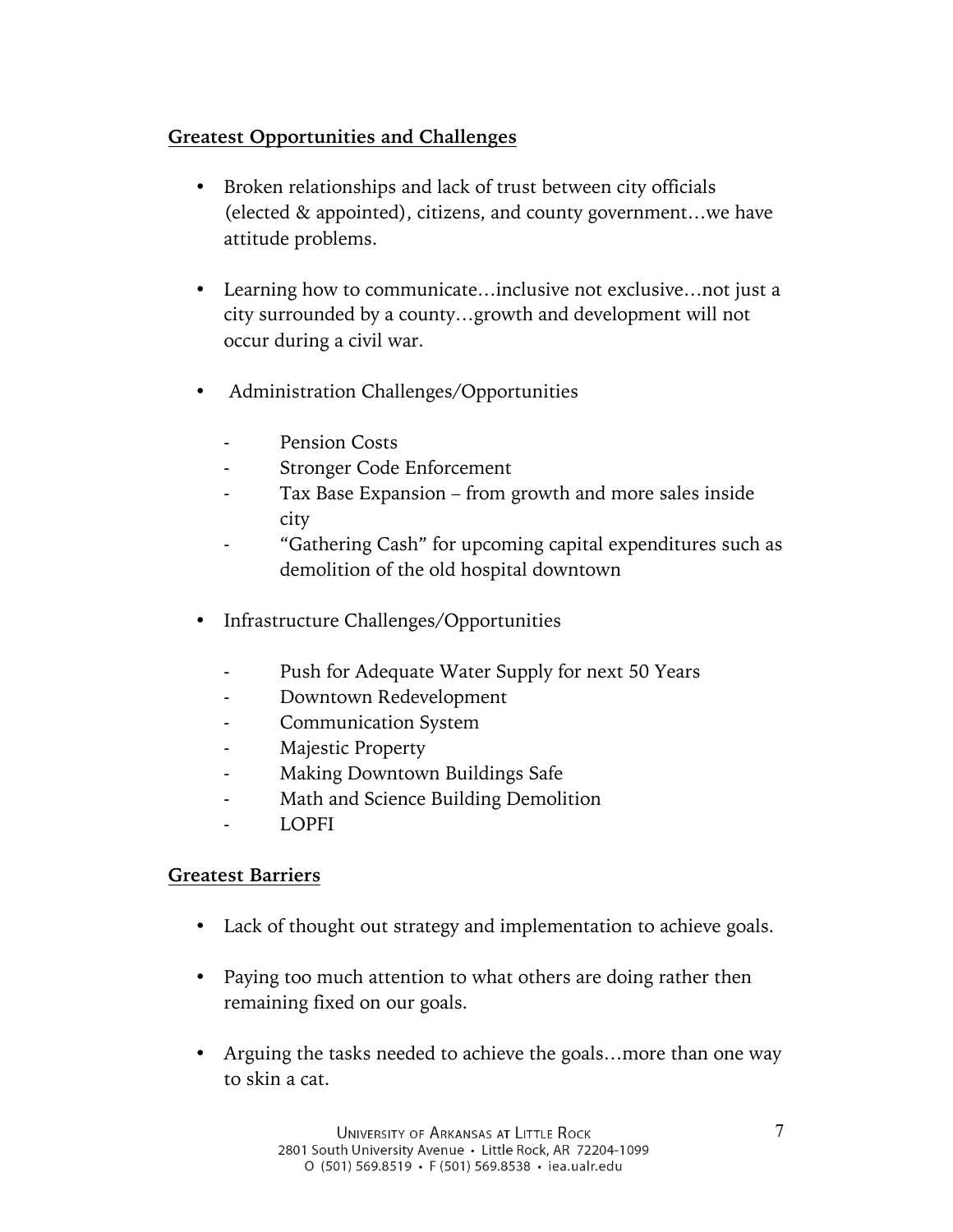- Chasing too many goals at one time.
- Limited resource and less dependable income source in sales.
- Disputes incited by the county against the city on various issues including water, annexation, and shared services.
- Not being willing to hear all the voices of opinion internally and externally that leads to sometimes jumping in without fact checking.
- Lack of more thorough lines of information and communication from the City Manager that sometimes causes uneven distribution of information to all evenly.
- Verbal attacks amongst us and agreeing only to have one or two of us go our way.
- Outside interests who seek to create division and turmoil in city government. We shouldn't let our political and personal differences get in the way of what's best for the community.

# **A More Effective Governing Body**

- An attitude adjustment and a servant spirit is needed. Community involvement is vital. The government exists for the people. The people do not exist for the government. We need town hall meetings where citizens may speak and be spoken to.
- A better understanding of policy governance.
- Remembering that we have a City Manager who directs the department heads…We should be going through the Manager not directly to department heads.
- Communication is sometimes strained due to a lack of trust among members.